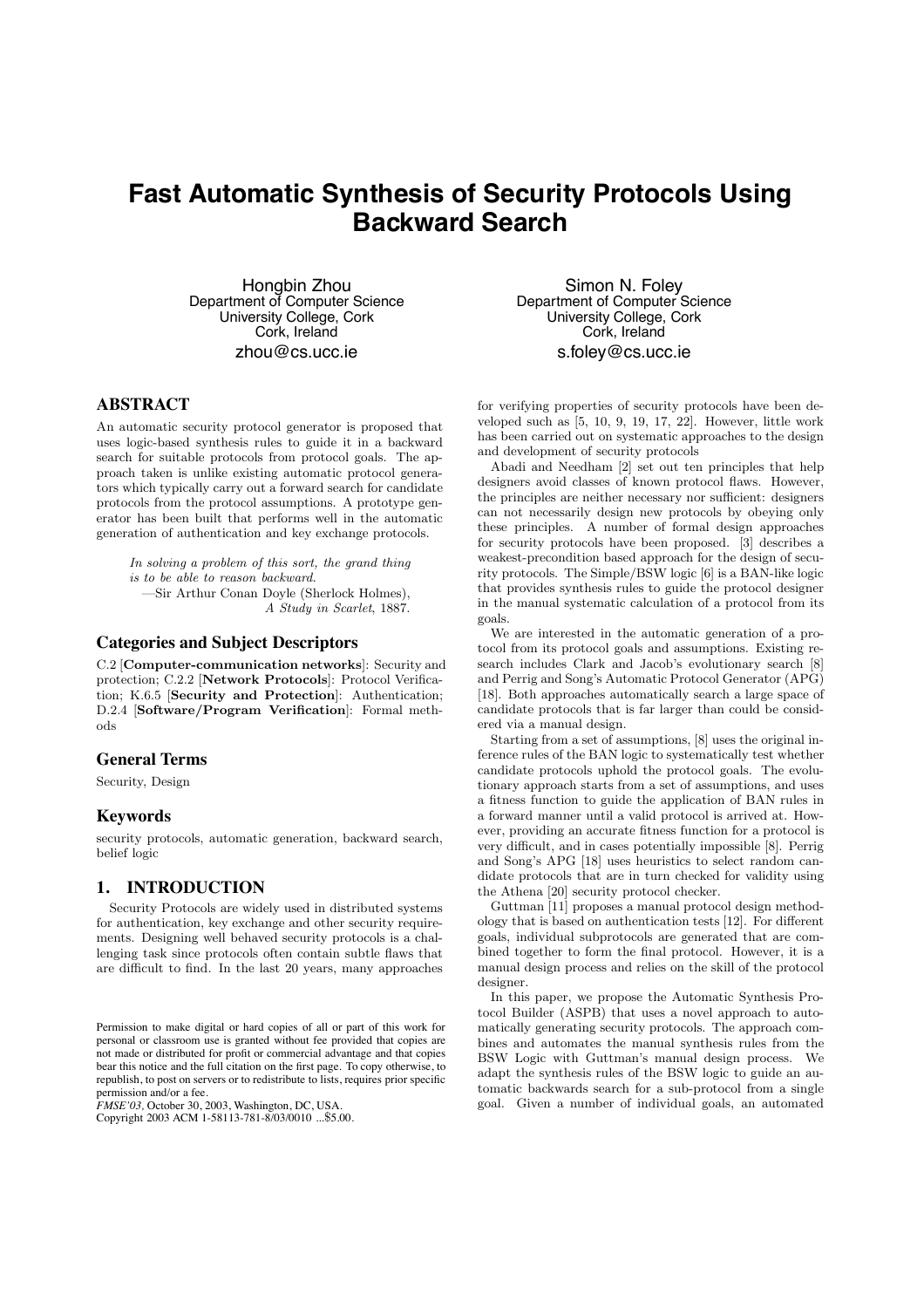technique is proposed to combine synthesized sub-protocols into final candidate protocols.

This paper is organized as follows. The BSW logic is outlined in Section 2. Section 3 describes the automatic protocol synthesizer in detail; this section also describes how the synthesis rules can be used as heuristics to guide the automatic backward search for protocols within the logic. We discuss the advantages of our approach and compare it with other approaches in Section 4. The Appendix contains an example of a protocol requirement specification and a number of sample protocols that were generated.

# **2. THE BSW LOGIC**

The BSW Logic [6] is a BAN-style belief logic that uses abstract channels similar to the Spi Calculus [1] to represent keyed communication between principals. The set of principals that can receive and can send messages via a channel *C* is denoted by its reader set  $r(C)$  and its writer set  $w(C)$ , respectively. For example,  $r(C) = \Omega$  and  $w(C) = \{P\}$  represents an authentic channel, whereby any principal (from Ω) can authenticate messages signed by the private key of principal *P*.

The logic uses the following basic formulae. *P*,*Q* range over principals; *C* represents the channel; *X* represents a message which can be data or formulae or both;  $\phi$  represents a formula.

- $P \triangleleft X$ : Principal *P* sees message *X*. Someone has sent *X* via a channel that *P* can read.
- $P \triangleleft C(X)^{1}$ : *P* sees  $C(X)$ . Someone has sent a message *X* via channel *C*. If *P* can not read *C* then *P* can not discover the content of *X*.
- *• P |*∼ *X*: *P* once said *X*. *P* sent a message contained *X* at some point in the past. We do not know exactly when the message was sent.
- *• P* ∥∼ *X*: *P* says *X*. *P* sent X in the current run of the protocol.
- $\sharp(X)$ : Message *X* is fresh. X has never been said before the current run of the protocol. This is usually true for messages containing nonces.
- $P \equiv \phi$ : *P* believes that  $\phi$  is true. It does not mean that  $\phi$  is really true, but  $P$  believes it.

The BSW logic also uses the conventional logic operators ∧ (conjunction), ∨ (disjunction) and → (implication) from propositional logic and some basic notation from set theory.

In the BAN logic principals are treated as trustworthy and in GNY there are fixed axioms for reasoning about the trustworthiness of a principal. In BSW, the rules about the trustworthiness of a principal are expressed as formulae as part of the assumptions of the protocol.

Example 1. *(Adapted from [6]). Mutual authentication between principals A and B may be expressed as goals:*

$$
G_1 \triangleq A \equiv (B \mid \sim (A, Na))
$$
  

$$
G_2 \triangleq B \equiv (A \mid \sim (B, Nb))
$$

*where Na is a nonce* (and assumptions include  $A \equiv \sharp(Na)$ , *and so forth). We assume that A and B share symmetric keys (abstracted as channels Cas and Cbs, respectively) with third party S. These assumptions are defined as follows.*

$$
r(Cas) = \{A, S\}; r(Cas) = \{A, S\};
$$

 $A \equiv (w(Cas) = \{A, S\}); S \equiv (w(Cas) = \{A, S\});$ 

*A further assumption is that A trusts S as a trusted third party:*

$$
A \equiv ((S \mid \sim \phi_1) \rightarrow (A \equiv \phi_1))
$$
  

$$
A \equiv ((S \mid \sim (B \sim \phi_2)) \rightarrow (B \sim \phi_2))
$$

*for arbitrary*  $\phi_1, \phi_2$ *. These formulae reflect A's belief that S is honest and that S is competent in deciding whether B at some time in the past said some message. B has similar beliefs.*  $\triangle$ 

In addition to basic axioms about sets, the logic uses four core axioms.

S1 Seeing. If *P* receives a message *X* via a channel *C*, and *P* can read this channel, then P can see the message.

$$
\frac{P \triangleleft C(X), P \in r(C)}{P \triangleleft X}
$$

F1 Freshness. If *P* believes another principal *Q* once said a message *X* and *P* believes that *X* is fresh, then *P* believes that *Q* says *X*.

$$
\dfrac{P \vDash (Q \mid\!\sim\! X), P \vDash \sharp(X)}{P \vDash (Q \parallel\!\sim\! X)}
$$

I1 Interpretation. If *P* believes he receives a message via *C*, then he believes that the message was said by someone, who he believes is able to write channel *C* except himself.

$$
\frac{P \triangleleft C(X), P \in r(C), P \equiv (w(C) = W)}{P \equiv \bigvee_{\forall Q_i \in W \setminus \{P\}} (Q_i \sim X))}
$$

R1 Rationality. This is the well-known K axiom of modal logic: if *P* believes  $\phi_1$  implies  $\phi_2$ , and believes that  $\phi_1$ is true, then he believes that  $\phi_2$  is true.

$$
\frac{P \vDash (\phi_1 \to \phi_2), P \vDash \phi_1}{P \vDash \phi_2}
$$

#### **3. ASPB**

Figure 1 outlines the the architecture of ASPB. A protocol specification (assumptions and goals) are parsed and decomposed into a series of single goal protocol requirements from which a collection of subprotocols are synthesized from individual goals using the Single Goal Synthesizer. The Protocol Composer merges the subprotocols to form complete candidate protocols. The Protocol Selector selects what is considered the most suitable protocol from the candidate protocols.

#### **3.1 The Requirement Specification**

The protocol specification defines the known assumptions and goals for the protocol to be designed. We use the BSW logic syntax developed in [15] to represent necessary declarations, assumptions and goals. Appendix A gives the complete specification for a mutual authentication symmetric key protocol that uses a trusted third party (TTP) (introduced in Example 1).

<sup>&</sup>lt;sup>1</sup>Note that we do not use the related formula  $P \triangleleft X \mid C$  from [6] which defines that *P* sees message *X* via channel *C* since it can be replaced by the other formulae in the deduction axioms without any loss of expressiveness.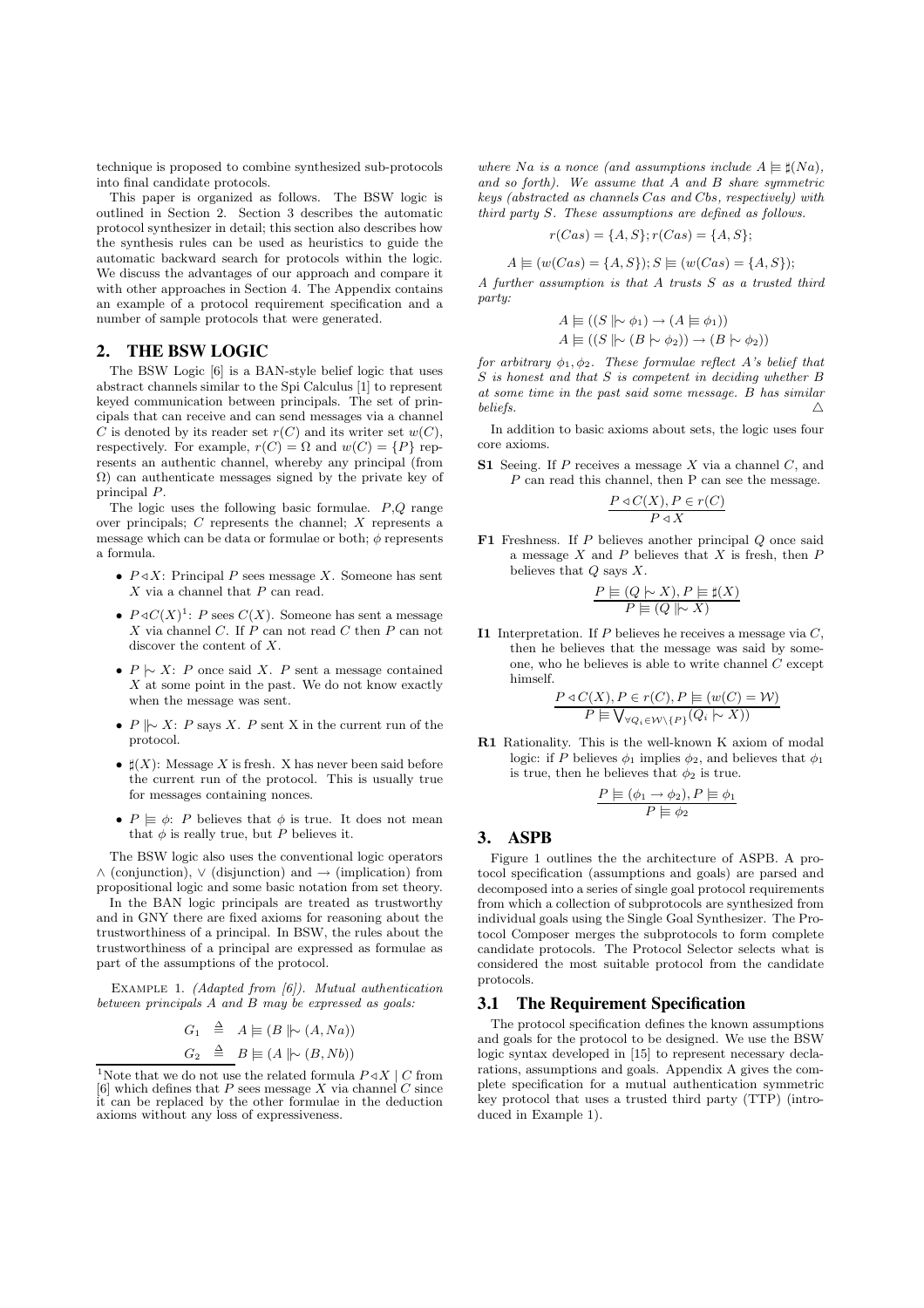

Figure 1: Overview of ASPB

## **3.2 The Requirement Specification Parser**

The Requirement Specification Parser parses the specification and uses basic set theory axioms to deduce all available assumptions from the specified assumptions and any currently established goals. For each goal to be proven, the parser generates an initial state that includes all available assumptions and a formula tree whose root is a goal in the requirement specification.

#### **3.3 Heuristic Rules for Single Goal Synthesis**

The BSW Logic includes a synthesis technique that can be used to guide the (manual) systematic calculation of a protocol from its goals. Synthesis rules take the general form

$$
\begin{array}{ccc}\nG & & & \\
\hookrightarrow & G_1 & & \\
\hookrightarrow & \dots & & \n\end{array}
$$

which means that in order to reach the goal *G*, all subgoals  $G_1, G_2, \ldots$  have to be reached. A goal  $G$  can have the form  $G'/G''$ , which means that either  $G'$  or  $G''$  have to be reached. Nine synthesis rules of this form are proposed in [6]. We use these synthesis rules to develop core heuristics to guide the automatic backwards search for candidate protocols from their goals. These heuristics are derived as theorems within the logic.

**Heur1** To see message *X*, *P* must receive  $C(X)$  and be able to read *C*.

*P* 

$$
\begin{array}{ccc}\n\triangleleft X & & \\
\hookrightarrow & P \triangleleft C(X) \\
\hookrightarrow & P \in r(C)\n\end{array}
$$

Heur2 To believe *Q* says *X*, *P* must believe that *Q* said *X* and *X* is fresh.

$$
P \models Q \parallel \sim X
$$
  
\n
$$
\hookrightarrow \qquad P \models Q \mid \sim X
$$
  
\n
$$
\hookrightarrow \qquad P \models \sharp(X)
$$

Heur3 To believe that message *X* is fresh, *P* must believe that some part *X*′ of *X* is fresh.

> $P \models \sharp(X)$  $\hookrightarrow$   $P \models \sharp(X')$

Heur4 To believe that  $Q$  said  $X$ ,  $P$  has to receive  $X$  via a channel *C* that he can read and that he believes it can be written only by *Q*, or *P* and *Q*. Furthermore, *Q* has to see *X*.

 $P$   $\models$ 

$$
Q \models X
$$
  
\n
$$
\rightarrow P \triangleleft C(X)
$$
  
\n
$$
\rightarrow P \in r(C)
$$
  
\n
$$
\rightarrow P \equiv (w(C) = \{Q\})/
$$
  
\n
$$
P \equiv (w(C) = \{P, Q\})
$$
  
\n
$$
\rightarrow Q \triangleleft X
$$

If *X* is a formula and *P* believes that *Q* is honest, then Q must also believe *X*.

$$
P \models Q \mid \sim X
$$
  
\n
$$
\rightarrow P \triangleleft C(X)
$$
  
\n
$$
\rightarrow P \in r(C)
$$
  
\n
$$
\rightarrow P \models (w(C) = \{Q\})/
$$
  
\n
$$
P \models (w(C) = \{P, Q\})
$$
  
\n
$$
\rightarrow Q \models X
$$
  
\n
$$
\rightarrow P \models ((Q \mid \sim X) \rightarrow (Q \models X))
$$

**Heur5** To believes  $\phi_1$ , *P* must believe  $\phi_2$  and  $\phi_2 \rightarrow \phi_1$ .

$$
P \models \phi_1
$$
  
\n
$$
\hookrightarrow \qquad P \models \phi_2
$$
  
\n
$$
\hookrightarrow \qquad P \models (\phi_2 \to \phi_1)
$$

#### **3.4 The Single Goal Synthesizer**

An automatic verification tool [15] for the BSW Logic has been implemented using Theory Generation [13]. This tool [15] also supports (manually guided) synthesis of protocols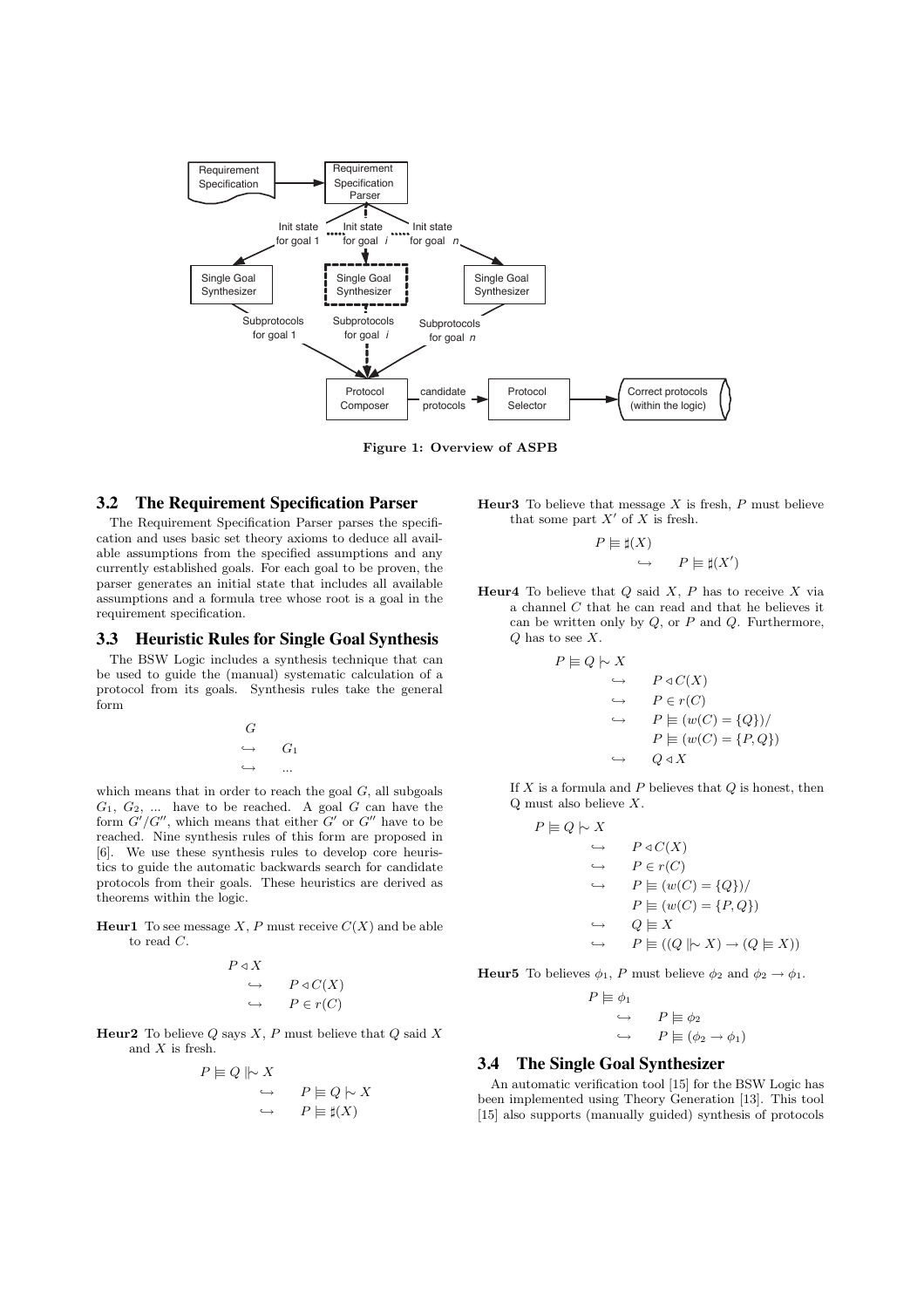using the synthesis rules described in [6]. The Single Goal Synthesizer described in this paper builds on this manual tool in [15] by automatically carrying out the synthesis process.

The Single Goal Synthesizer accepts an initial state from the Requirement Specification Parser, and decomposes its goal by the heuristic rules above. Algorithm 1 describes this process.

Algorithm 1 StateSet syn(State initState)

State s; StateSet L = *{*initState*}*; StateSet R =  $\phi$ ; while  $\neg$  empty(L) do  $s = choose(L);$  $L = L \setminus s;$ if hasGoal(s) then  $S' = subsyn(s);$  $L = add(L, S')$ ; else  $R = add(R, s);$ end if end while return R;

Operation  $choose(L)$  picks an arbitrary state from the state set L.

Operation  $subsyn(s)$  returns the next transition state set of *s*. It selects an interim subgoal of *s*, and applies the currently applicable heuristic rules to the subgoal. For the given assumptions it generates all conclusions by all applicable logical rules.

If no heuristic rule can be applied to a subgoal then it is a leaf in the tree. If a leaf matches an assumption, or has the format  $P \triangleleft C(X)$  (a protocol step), then it is a reachable leaf, also called it a terminal subgoal. If all leaves in a tree are reachable subgoals, then there is a possible subprotocol for the goal which is the root of the tree and it is added to the set of returned protocols *R*.

After the application of a heuristic rule, the Single Goal Synthesizer checks whether the resulting subgoals are interim or terminal subgoals. If the subgoal matches a protocol message or an assumption then it is a terminal subgoal and the searching at this point will complete. Otherwise, in the case of an interim subgoal it added to the current state *s*.

Figure 2 gives an example of the formula tree generated from the goal  $G_1$  of Example 1 (using assumptions from the complete specification in Appendix A). Initially, two new subgoals  $A \models \sharp(A, Na)$  and  $\overline{A} \models (B \mid \sim (A, Na))$  are deduced by applying Huer 2 to *G*1. Applying Huer 3 to subgoal  $A \models \sharp(A, Na)$ , formula  $A \models \sharp(Na)$  is deduced which is an assumption in the protocol requirement specification and thus the search on this branch terminates (reachable leaf). The heuristic rules for other subgoals are similarly applied, resulting in the tree in Figure 2. Note that the temporal ordering of subgoals in the heuristics is important. When Heur 4 is applied to the subgoal  $S \equiv (B \mid \sim (A, Na))$  in Figure 2, *B* must see the message (*A, Na*) *before* it is seen by *S*, otherwise *B* can not write *X* to channel  $C_{bs}$ .

Example 2. *Continuing Example 1, two subprotocols are automatically synthesized from Goal G*1*. Subprotocol 1.1*

*corresponds to the protocol messages from the search tree in Figure 2.*

#### *Subprotocol 1.1*

*A ,*  $B \triangleleft C_p(A, Na)$ ,  $S \triangleleft C_{bs}(A, Na)$ ,  $A \triangleleft C_{as}(B \mid \sim (A, Na)).$ 

*Synthesis generates a further search tree with corresponding Subprotocol 1.2.*

*Subprotocol 1.2*

| А  |                               |
|----|-------------------------------|
| S  | $\triangleleft C_{as}(A,Na),$ |
| B. | $\triangleleft C_{bs}(A,Na),$ |
|    | $A \triangleleft C_p(A, Na).$ |

*Note that the first line of a subprotocol indicates the subprotocol initiator. The synthesis of the symmetrically similar goal G*<sup>2</sup> *generates two similar search trees from which symmetrically similar subprotocols 2.1 and 2.2 are obtained(See Appendix A.2).*  $\triangle$ 

The Single Goal Synthesizer uses the heuristics to direct its backwards search for valid protocols from a protocol goal. This optimal strategy ensures that all candidate protocols obtained from the search tree are valid in that they uphold the goal within the logic. This contrasts with the forward searching approaches that may process many invalid candidate protocols before encountering a valid protocol.

However, unlike the forward searching techniques, our approach generates protocols in a deterministic manner, due in part to the treatment of free variables by the heuristics (for example, Heur 5). In theory these free variables could be bound to any logical formula, resulting in an infinite state space. In practice, we match those formulae only with held assumptions. Despite this restriction, we can still generate useful protocols; investigating alternative strategies for binding free variables is a topic for future research.

#### **3.5 The Protocol Composer**

The Single Goal Synthesizer is used to generate protocols from a single goal. While not considered in the original paper [6], it is possible in theory to use the BSW synthesis rules to synthesize multiple goals. However, in practice, building a search tree for multiple goals results in a potential state explosion as each step must consider the application of all possible combinations of heuristic rules that could be applied in the current state. ASPB avoids this problem by synthesizing only single goal protocols and uses the Protocol Composer to, in turn, merge the resulting subprotocols that are generated from individual protocol goals into a single candidate protocols that meets the composition of goals.

A security protocol is a sequence of message exchanges between principals to achieve some security goals. At an abstract level, these message exchanges can be described just in terms of principal sequencing. For example, subprotocol 1.1 (Example 1) has principal sequence  $A \rightarrow B \rightarrow S \rightarrow$ *A*; subprotocol 2.1 (in Appendix) has principal sequence  $B \to A \to S \to B$ ; The Protocol Composer uses principal sequencing to guide the construction of new protocols by merging subprotocols messages.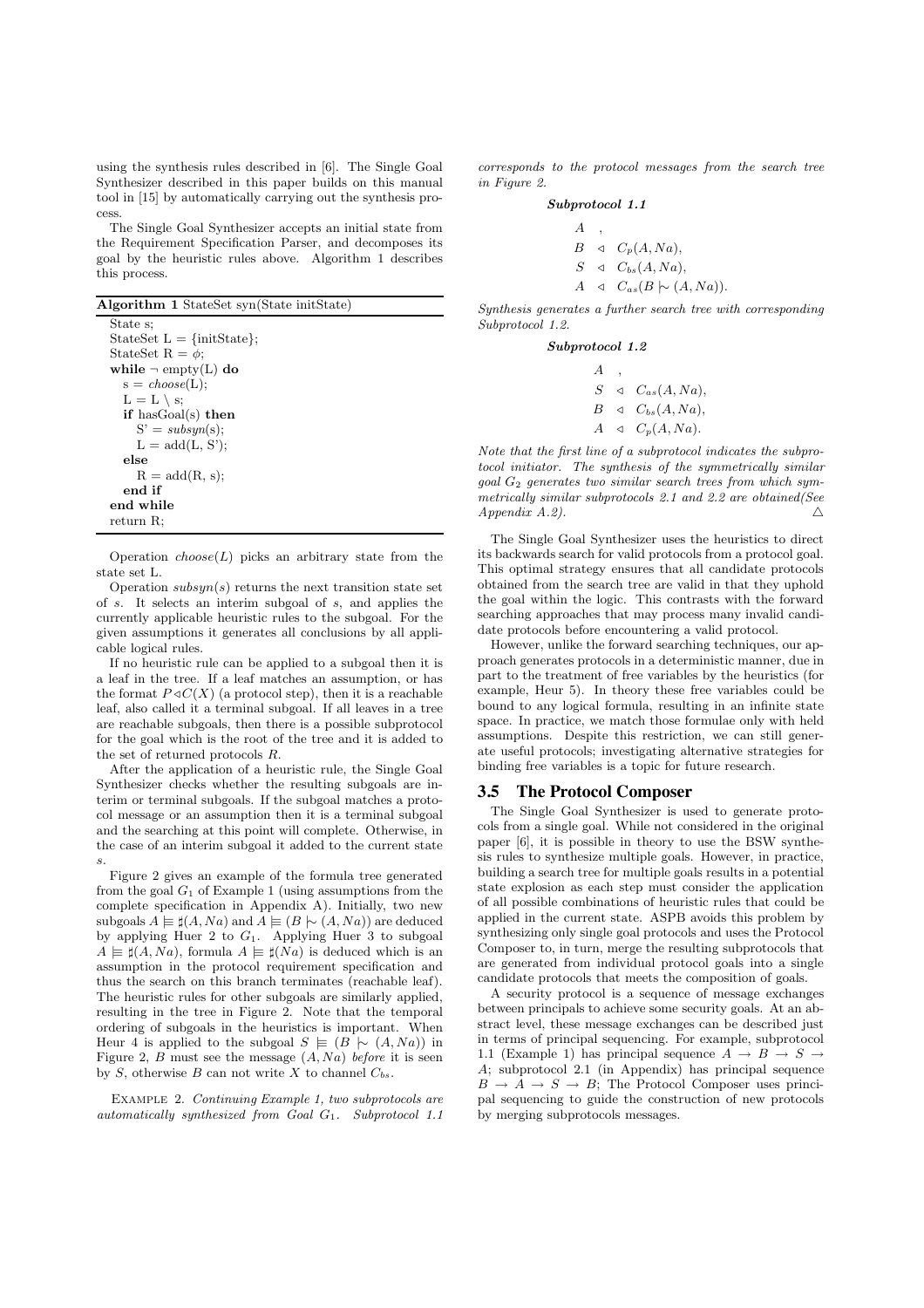

Figure 2: A Searching State for Goal  $G_1 \triangleq A \models (B \mid \sim (A, Na))$ 

We define the merge of two subprotocols as follows. Define a principal sequence to be a sequence of principal names that specifies the order of message exchanges in a protocol. Given principal sequences  $X$  and  $Y$ , then sequence  $X$  *covers* sequence *Y* if *Y* appears as a fragmented subsequence of *X*. For example,  $A \rightarrow B \rightarrow A \rightarrow B \rightarrow C$  covers  $A \rightarrow C$ . Let  $s(P)$  define the principal sequence of protocol  $P$ . A merge of subprotocols  $P_1$  and  $P_2$  is given by a protocol  $P$  where  $s(P)$  covers the sequences  $s(P_1)$  and  $s(P_2)$ .

There can be many possible ways to merge two subprotocols. The easiest way to merge two subprotocols would be to append one to the end of the other. However, this may lead to lengthly and inefficient protocols. This merging can be optimized if the sub-protocols contain common sequence fragments. For example, subprotocol sequences  $A \rightarrow B \rightarrow S \rightarrow A$  and  $B \rightarrow A \rightarrow S \rightarrow B$  include fragments of the form  $A \to \cdots \to S$  and  $A \to \cdots \to B$ . These can be used to guide the merging of the subprotocols to give an shorter composition  $A \to B \to A \to S \to A \to B$  and covers original subprotocol sequences.

Given a collection of subprotocols  $P_1 \ldots P_n$  that meet goals  $G_1 \ldots G_n$  of a protocol specification, respectively, then the Protocol Composer searches for the shortest principal sequence that covers the sequences of the subprotocols  $P_1 \ldots P_n$ . This is done using a variation of the shortest subsequence algorithm. The final candidate protocol *P* is constructed using the generated principal sequence  $s(P)$  and the original subprotocols  $P_1 \ldots P_n$  according to the following rules.

*• Early appearing rule.* A message from a subprotocol *P<sup>i</sup>* should appear in the candidate protocol *P* as early as possible, constrained only by the principal sequences.

- *• Merging rule.* Messages on common channels in the subprotocols should be merged in the candidate protocol, subject to the constraints of the principal sequences. For example, message  $C_1(X_1), C_2(X_2, Y_1)$ and  $C_1(X_3)$ ,  $C_2(X_2, Y_2)$  merge into resulting message  $C_1(X_1, X_3), C_2(X_2, X_2, Y_1, Y_2).$
- *• Reducing rule.* Any redundant message components should be reduced. For example, message  $C(X_2, X_2)$ should be reduced to  $C(X_2)$ .

The Single Goal Synthesizer generates messages expressed as formulae within the logic. The final implementation of these protocols will be in terms of conventional messages. For example, message  $Cas(A \mid \sim Na)$  and  $Cas(A \triangle A \cap Na)$ should be expressed by the same format *Cas*(*A, Na*). To minimize the potential for replay attacks where 'similar' messages appear in different parts of a protocol, the messages are modified to make them distinct from one another. For example, *Cas*(*A, Na,* 0) and *Cas*(*A, Na,* 1) or *Cas*(*A, Na*) and *Cas*(*Na, A*).

Example 3. *The synthesis of goals G*<sup>1</sup> *and G*<sup>2</sup> *generate subprotocols 1.1 and 1.2 and subprotocols 2.1 and 2.2, respectively. Thus there are 2*×*2 possible combinations of the protocols to be considered for merging. Furthermore, for each pair of subprotocols, we must find the shortest merge of the two subprotocols. ASPB generates the following 'best'*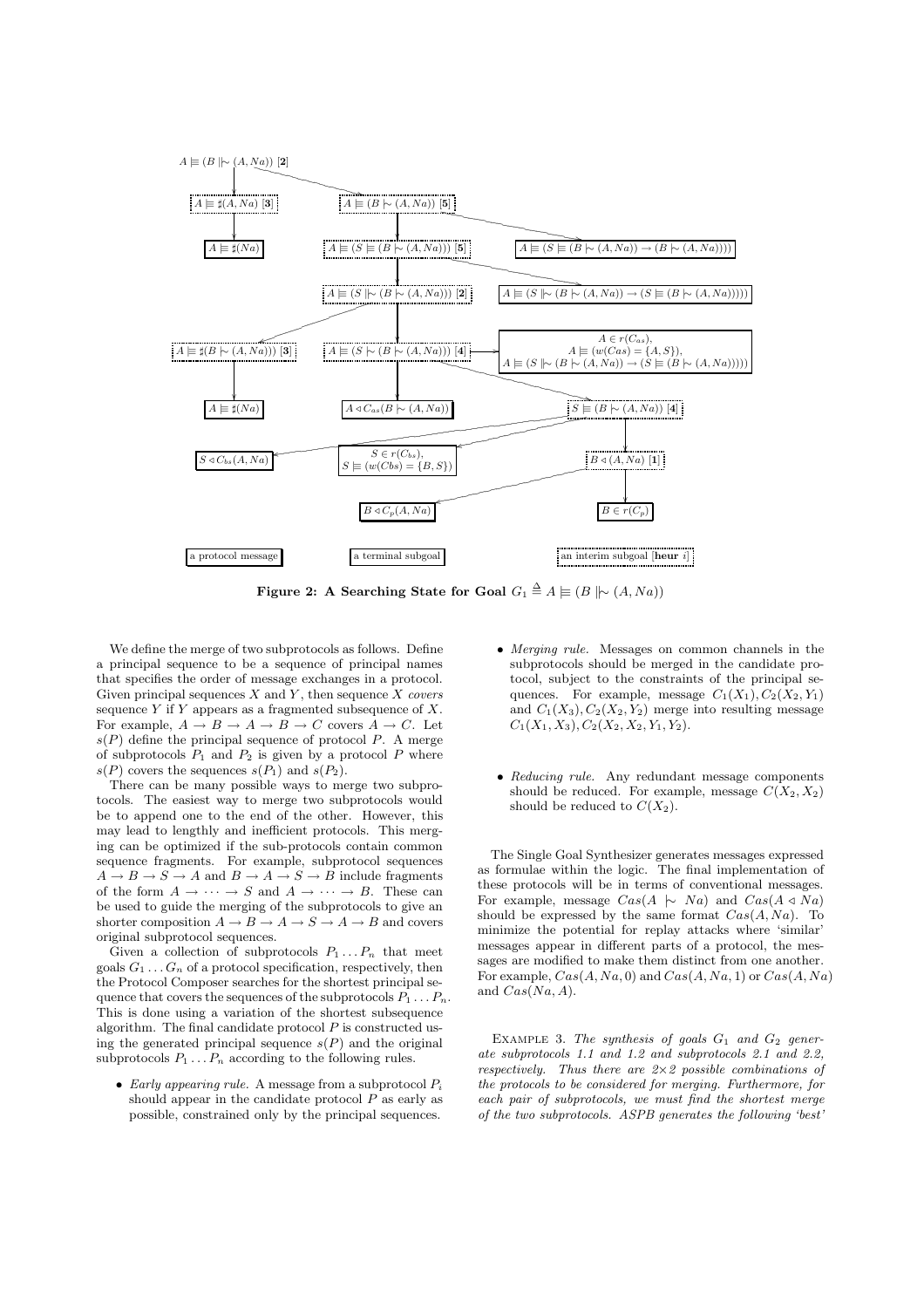*protocol (in 3.1 seconds):*

*A , B* ▹ *Cp*(*A, Na*)*, S* ▹ *Cbs*(*A, B, Na, Nb*)*, A* ▹ *Cas*(*A, B, Na, Nb*)*, B* ▹ *Cp*(*B,Nb*)*.*

*This protocol is the merge of subprotocols 1.1 and 2.2 from Example 1.* 

In general, given subprotocols *SP*<sup>1</sup> and *SP*<sup>2</sup> that uphold goals  $G_1$  and  $G_2$ , then the monotonicity of the BSW logic ensures that the resulting merged candidate protocol as outlined above also upholds the goals *G*<sup>1</sup> and *G*<sup>2</sup> within the logic. However, there are many examples of secure protocols, which when composed are vulnerable to attack. For example, the Protocol Composer generates the following simple mutual authentication protocol.

$$
Msg1 \quad A \rightarrow B: \quad A, Na,
$$
  
\n
$$
Msg2 \quad B \rightarrow A: \quad B, Nb, \{A, Na\}_{K_{ab}}
$$
  
\n
$$
Msg3 \quad A \rightarrow B: \quad \{B, Nb\}_{K_{ab}}
$$

While secure within BSW and many other belief logics, this protocol is subject to a reflection/oracle attack. We suggest that techniques such as [4] may prove useful in making candidate protocols robust against such attacks. For example, by ensuring that the initiator challenge looks different to the respondent challenge. This is the purpose of the Protocol Selector. Alternatively, the generated protocols could be reanalyzed using a more sophisticated protocol analysis tools. In this latter case, the ASPB would be used to narrow down the set of candidate protocols to be verified.

#### **3.6 The Protocol Selector**

All the protocols generated by the Protocol Composer are valid within our logic. However, belief logics do have weaknesses and it is useful to consider verification of additional ad-hoc properties. For example, the non-injective agreement property [14]: *"For certain data items ds, if each time a principal B completes a run of the protocol as responder using ds, apparently with A, then there is a unique run of the protocol with the principal A as initiator using ds, apparently with B.*" Such unsuitable protocols that are easy to identify are discarded following verification by typical protocols checkers such as FDR, Athena. The Protocol Selector's role is to similarly discard these unsuitable candidates.

Example 4. *ASPB uses heuristics from [23] to remove redundant information from messages. For example, the logic formulae in the generated protocol from Example 3 are reduced and then simplified using Heuristic 2 [23] to give:*

$$
Msg1 \quad A \rightarrow B: \quad A, Na,
$$
  
\n
$$
Msg2 \quad B \rightarrow S: \quad B, \{A, Na, Nb\}_{K_{bs}},
$$
  
\n
$$
Msg3 \quad S \rightarrow A: \quad \{Na, Nb, B\}_{K_{as}},
$$
  
\n
$$
Msg4 \quad A \rightarrow B: \quad Nb.
$$

## **4. DISCUSSION AND EVALUATION**

In this section, we evaluate ASPB and compare it with existing approaches, in particular, the Automatic Protocol Generator (APG) [18].

ASPB generates protocols that are similar to those generated by APG. However, ASPB does not generate protocols in the Protocol-Set S2 for authentication and key agreement from [18] (this includes the original Yahalom protocol). The reason for is that the protocols in Protocol-Set S2 have the assumption that *B* believes that *A* is honest. If *B* believes *A* accepts a session key then *B* will accept it. This assumption is not made in the requirement specification in Appendix A which was used to conduct our experiments.

We use "Heuristic 3" defined in [23] as: *"Encrypted replies from one of the parties need not be nested inside encrypted messages of the other party."*. Thus, for example, the message  $\{M', \{M\}_{K_{XA}}\}_{K_{YA}}$  should be replaced by the corresponding message  $({M}$ <sub>*KXA*</sub> *,*  ${M}'$ <sub>*KYA*</sub>).

# **4.1 Four Message Protocols**

ASPB synthesizes the following four-message mutual authentication protocols from goals  $G_1$  and  $G_2$  (Example 1). Protocol 3.1:

 $Msg1 \quad A \rightarrow B: A, Na,$  $Msg2 \quad B \to S : B, \{A, Na, Nb\}_{K_{bc}},$  $Msg3$   $S \to A$ :  $\{Nb, K_{ab}\}_{K_{bs}}, \{B, Na, Nb, K_{ab}\}_{K_{as}}$  $Msg4 \quad A \rightarrow B: \ \{Nb\}_{K_{ab}}, \{Nb, K_{ab}\}_{K_{bc}}.$ 

Protocol 3.2:

$$
Msg1 \quad A \rightarrow B: \quad A, Na,
$$
  
\n
$$
Msg2 \quad B \rightarrow S: \quad B, \{A, Na, Nb\}_{K_{bs}},
$$
  
\n
$$
Msg3 \quad S \rightarrow A: \quad \{Nb, Ka_b\}_{K_{bs}}, \{B, Na, Nb, K_{ab}\}_{K_{as}}
$$
  
\n
$$
Msg4 \quad A \rightarrow B: \quad Nb, \{Nb, Ka_b\}_{K_{bs}}.
$$

Protocol 3.3:

$$
Msg1 \quad A \to B: \quad A, Na, \{B, Na\}_{K_{as}},
$$
  
\n
$$
Msg2 \quad B \to S: \quad B, \{B, Na\}_{K_{as}}, \{A, Na, Nb\}_{K_{bs}},
$$
  
\n
$$
Msg3 \quad S \to A: \quad \{Nb, K_{ab}\}_{K_{bs}}, \{Na, Nb, K_{ab}\}_{K_{as}}
$$
  
\n
$$
Msg4 \quad A \to B: \quad \{Nb\}_{K_{ab}}, \{Nb, K_{ab}\}_{K_{bs}}.
$$

Protocols 3.1 and 3.2 also appear in Protocol-Sets S1 and S3 from [18]. In Protocol 3.1 *B* believes that *A* receives *Kab* from *S*. However, this is not the case in Protocol 3.2 since A does not use the key  $K_{ab}$  (to encrypt the nonce). In the new Protocol 3.3, when the TTP *S* receives *Msg*2, *S* may check whether two principals knows who the other party is in the current round. If *S* finds that one of attempts to cheat the other one, then it can stop the current round as early as possible. While Protocol 3.3 has a higher cost (in terms of message size) than the other protocols, it provides a more powerful TTP. Appendix B.2 describes further protocols that were generated in this category.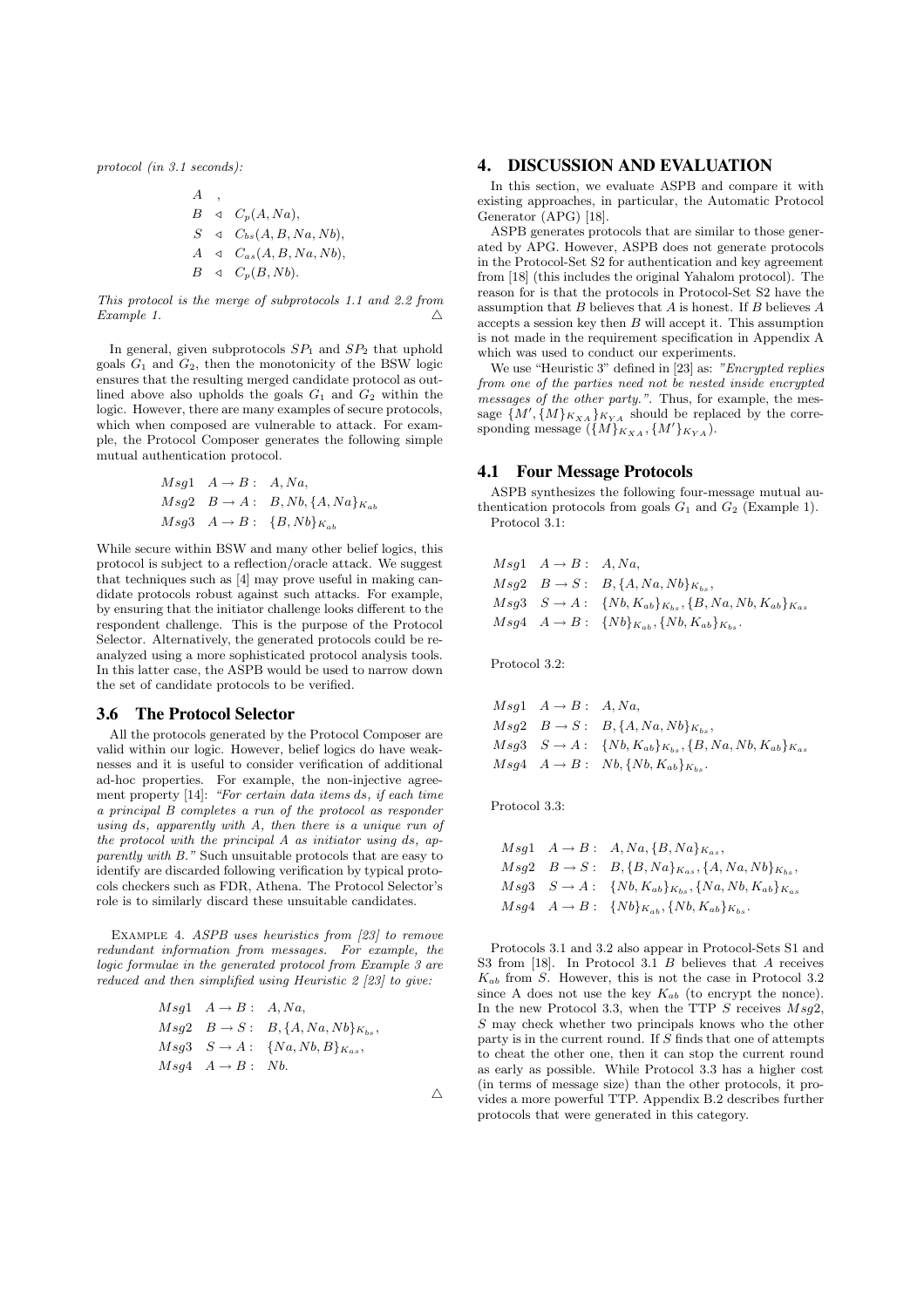| protocol purpose      | ASPR              |                   | $APG^a$           |       |
|-----------------------|-------------------|-------------------|-------------------|-------|
|                       | Stage $1^{\circ}$ | Stage $2^c$       |                   |       |
| mutual authentication | $3 \text{ sec.}$  | 4 sec.            | ) min.            |       |
| mutual authentication | 4 messages)       | $15 \text{ sec.}$ | $20 \text{ sec.}$ | 2 hr. |
| and key agreement     | 5 messages)       | $25$ sec.         | 80 sec.           |       |

<sup>a</sup>APG timing is based on generating the best protocol result running on on a 400MHz Intel Pentium III [18].

<sup>*b*</sup>Time to synthesize and generate all candidate protocols running on a 1.8GHz Intel Pentium IV.

*<sup>c</sup>*Estimated time that the Athena [20] checker would take to further validate the ASPB generated candidate protocols.

Table 1: The time performance comparison between ASPB and APG

#### **4.2 Five Message Protocols**

Carlsen describes a five message protocol, the Secret Key Initiator Protocol [7], as follows:

 $Msg1 \quad A \rightarrow B: A, Na,$  $Msq2 \quad B \rightarrow S : A, B, Na, Nb,$  $Msg3$   $S \to B$ :  $\{Na, B, K_{ab}\}_{K_{as}}, \{A, Nb, K_{ab}\}_{K_{bs}},$  $Msg4 \quad B \to A: \ \{Na, B, K_{ab}\}_{K_{as}}, \{Na\}_{K_{ab}}, N'b,$  $Msg5 \quad A \to B: \ \ \{N'b\}_{K_{ab}}.$ 

In this protocol Principal *B* uses two nonces. The protocol requirement specification (Appendix A) that formed the basis of our experiments specified that Principal *B* uses one nonce. A consequence of this is that the exact Carlsen protocol is not generated; however a number of not dissimilar protocols were generated by ASPB. We conjecture that the Protocol Composer generate the Carlsen protocol if the protocol specification was extended to include *B* use of two nonces.

Protocol 4.1:

 $Msg1 \quad A \rightarrow B: A, Na,$  $Msg2 \quad B \rightarrow S : A, B, Na, Nb,$  $Msg3 \quad S \to B: \{A, Nb, K_{ab}\}_{K_{bs}}, \{Na, Nb, K_{ab}, B\}_{K_{as}},$  $Msg4$   $B \to A$ :  $\{Na, Nb, K_{ab}, B\}_{K_{as}}, \{Na\}_{K_{ab}},$  $Msg5 \quad A \rightarrow B: \quad \{Nb\}_{K_{ab}}.$ Protocol 4.2:

 $Msq1 \quad A \rightarrow B: A, Na,$  $Msq2 \quad B \rightarrow S : B, \{A, Na, Nb\}_{K_b}$  $Msg3$   $S \to A$ :  $\{Nb, K_{ab}\}_{K_{bc}}, \{B, Na, Nb, K_{ab}\}_{K_{as}},$  $Msg4 \quad A \to B: \ \{Nb\}_{K_{ab}}, \{Nb, K_{ab}\}_{K_{bs}},$  $Msg5$   $B \rightarrow A$  :  $\{Na\}_{K_{ab}}$ .

Protocol 4.3:

 $Msq1 \quad A \rightarrow B: A, Na,$  $Msg2 \quad B \to A: B, Nb, \{A, Na\}_{K_{bs}},$  $Msg3 \quad A \to S: \quad A, \{Nb, B\}K_{as}, \{Na, A\}K_{bs},$  $Msq4$   $S \to A$ :  $\{Na, Nb, K_{ab}\}_{K_{as}}, \{Nb, K_{ab}\}_{K_{bs}},$  $Msq5$   $A \rightarrow B$  :  $\{Nb, K_{ab}\}_{K_{bs}}, \{Nb\}_{K_{ab}}$ .

Protocol 4.1 is similar to Carlsen's Secret Key Initiator Protocol. While *B* generates only one nonce *Nb* in Protocol 4.1, it achieves the same result as Carlsen's protocol. Once *B* receives *Msg*3, he can check whether *S* believes that *B* needs a session key with *A*, and *S* believes *Nb* is *B*'s nonce. When *A* receives *Msg*4, she may believe that *Nb* is generated by *B* (otherwise, *B* may not generate  $\{Na\}_{K_{ab}}$ ).

The first four message of Protocol 4.2 are the same as Protocol 3.1. From the additional message *Msg*5, Protocol 4.2 meets an additional goal that *A* believes *B* has received the session key *Kab*.

Protocol 4.3 is a novel protocol. When *S* receives *Msg*3, he may check whether the components have been generated by *A* and *B*. If this is the case then *S* sends *Msg*4. Further five-message protocols that were generated by ASPB are given in Appendix B.2.

# **4.3 Discussion**

Table 1 provides a time performance comparison between ASPB and APG [18]. The first row gives the performance results for generating the mutual authentication protocol described in Example 1 (and specified in Appendix A). The other experiment was for mutual authentication and key agreement with TTP. The second row gives the result for 4 message protocols. The last row gives the result for 5 message protocols. The results of similar experiments were reported in [18].

It is clear from Table 1, that ASPB is faster than APG at generating correct protocols under comparable conditions. APG has not been tested for five message protocols; in this case we conjecture that the forward search approach of APG would result in a very large and potentially infeasible search space. ASPB generates approximately 500 valid protocols, however, on inspection, many of these protocols are similar, containing minor textual and redundant variations. On inspection, we estimate that in this set there are 24 reasonably distinct four-message candidate protocols and 76 reasonably distinct five-message protocols, though some of them are not the minimal cost protocols. We select several protocols for each category to demonstrate our results in this paper.

Since the Single Goal Synthesizer is completely independent of the Protocol Composer, our approach does not depend on the BSW logic. In future research, we can extend the logic (or change the basic logic to others) to suit a more complex environment.

Finally, by parallelizing the single goal synthesis and composition steps across separate processors it would be straightforward achieve increased performance.

## **5. CONCLUSION**

In this paper we describe how the synthesis process of the BSW logic can be used to guide the automatic gen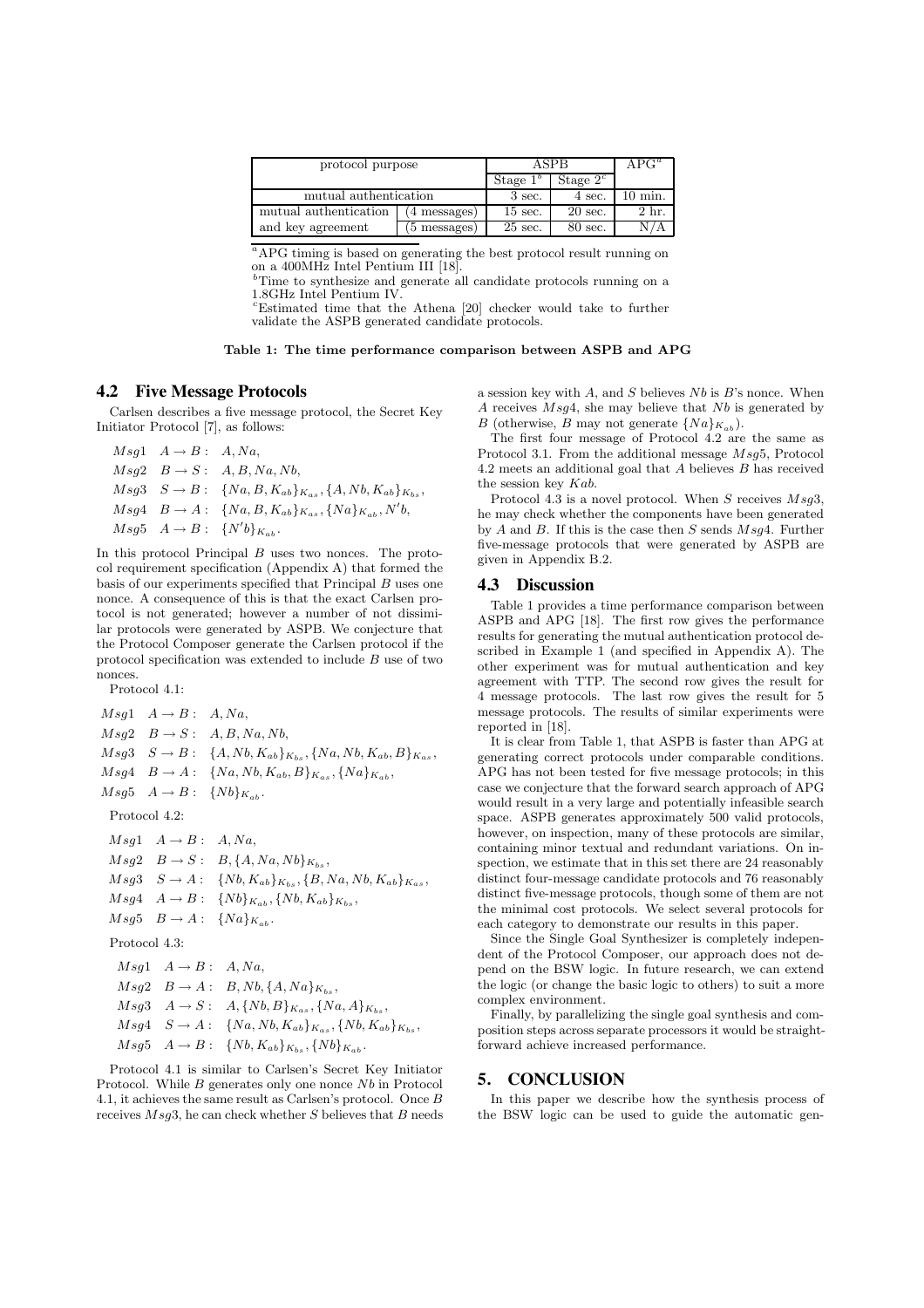eration of security protocols. It uses a backward search approach: searching for suitable protocols from the protocol goals. This is unlike existing approaches which typically search in a forward manner from protocol assumptions for protocols that meet the required goals. This backward search approach limits the size of the search space and preliminary results described in this paper indicate a better performance than existing forward search techniques.

This backwards search forms the heart of the ASPB protocol generating tool. Single goals are synthesized to subprotocols, which are in turn composed to form the final protocols. Various heuristics are used to guide the selection and design of candidate protocols.

However, the approach does have some limitations. Firstly, by binding free variables only to formulae from known assumptions, the set of potential candidate protocols is reduced. Whether this is a significant constraint is a topic for future research. Secondly, the BSW logic is based on a belief logic and, as such, does have limitations when compared with other techniques such as [19, 17]. However, ASPB could be used narrow down the set of candidate protocols to be verified by a more sophisticated checker.

# **6. ACKNOWLEDGMENTS**

We are grateful for helpful feedback from the anonymous referees. This work is supported by the Boole Centre for Research in Informatics, University College Cork under the HEA-PRTLI scheme.

#### **7. REFERENCES**

- [1] M. Abadi and A. D. Gordon. A calculus for cryptographic protocols: The spi calculus. In *Fourth ACM Conference on Computer and Communications Security*, pages 36–47. ACM Press, 1997.
- [2] M. Abadi and R. Needham. Prudent engineering practice for cryptographic protocols. In *Proceedings of 1994 IEEE Computer Society Symposium on Research in Security and Privace*, pages 122–136. IEEE Computer Society Press, 1994.
- [3] J. Alves-Foss and T. Soule. A weakest precondition calculus for analysis of cryptographic protocols. In *DIMACS Protocols Workshop*, 1997.
- [4] Tuomas Aura. Strategies against replay attacks. In *Computer Security Foundations Workshop*, pages 29–68, 1997.
- [5] M. Burrows, M. Abadi, and R. Needham. A logic of authentication. *ACM Transactions on Computer Systems*, 8(1):18–36, February 1990.
- [6] L. Buttyán, S. Staamann, and U. Wilhelm. A simple logic for authentication protocol design. In *11th IEEE Computer Security Foundations Workshop*, pages 153–162. IEEE Computer Society Press, 1998.
- [7] Ulf Carlsen. Optimal privacy and authentication on a portable communications system. *Operating systems review*, 28(3):16–23, 1994.
- [8] John A Clark and Jeremy L Jacob. Searching for a solution: Engineering tradeoffs and the evolution of provable secure protocols. In *Proceedings 2000 IEEE Symposium on Security and Privacy*. IEEE Computer Society Press, May 2000.
- [9] D. Dolev and A.C. Yao. On the security of public key protocols. *IEEE Transactions on Information Theory*,

29(2):198–208, 1983.

- [10] Li Gong, Roger Needham, and Raphael Yahalom. Reasoning about belief in cryptographic protocols. In *Proceedings of the IEEE 1990 Symposium on Security and Privacy*, pages 234–248, Oakland, California, May 1990. IEEE Computer Society Press.
- [11] Joshua D. Guttman. Security protocol design via authentication tests. In *Proceedings of 15th IEEE Computer Security Foundations Workshop*. IEEE Computer Society Press, April 2002.
- [12] Joshua D. Guttman and F. Javier Thayer. Authentication tests. In *Proceedings of 2000 IEEE Symposium on Security and Privacy*. IEEE Computer Society Press, 2000.
- [13] D. Kindred and J.M. Wing. Theory generation for security protocols. *ACM TOPLAS*, July 1999.
- [14] G. Lowe. A hierarchy of authentication specifications. In *PCSFW: Proceedings of The 10th Computer Security Foundations Workshop*. IEEE Computer Society Press, 1997.
- [15] D. O'Crualaoich and S.N. Foley. Theory generation for the simple logic. Technical report, University College Cork, 2002. In preparation.
- [16] L. Paulson. Relations between secrets: Two formal analyses of the yahalom protocol. In *TR, Cambridge University, England*, 1998.
- [17] L.C. Paulson. The inductive approach to verifying cryptographic protocols. *Journal of Computer Security*, 6:85–128, 1998.
- [18] A. Perrig and D.X. Song. Looking for diamonds in the desert: extending automatic protocol generation to three-party authenticatoin and key agreement protocols. In *Proceedings of 13th IEEE Computer Security Foundations Workshop*. IEEE Computer Society Press, July 2000.
- [19] A.W. Roscoe. Using intensional specifications of security protocols. In *Proceedings of the Computer Security Foundations Workshop*, pages 28–38. IEEE Press, 1996.
- [20] D. X. Song. Athena: a new efficient automated checker for security protocol analysis. In *Proceedings of the 12th IEEE Computer Security Foundations Workshop*. IEEE Computer Society Press, June 1999.
- [21] P. Syverson. A taxonomy of replay attacks. In *Proceedings of IEEE Computer Security Foudations Workshop*, pages 187–191, 1994.
- [22] F. Javier Thayer, Jonathan C. Herzog, and Joshua D. Guttman. Strand spaces: why is a security protocol correct? In *Proceedings of 1998 IEEE Symposium on Security and Privacy*, 1998.
- [23] T. Y. C. Woo and S. S. Lam. A lesson on authentication protocol design. *Operating System Review*, pages 24–37, 1994.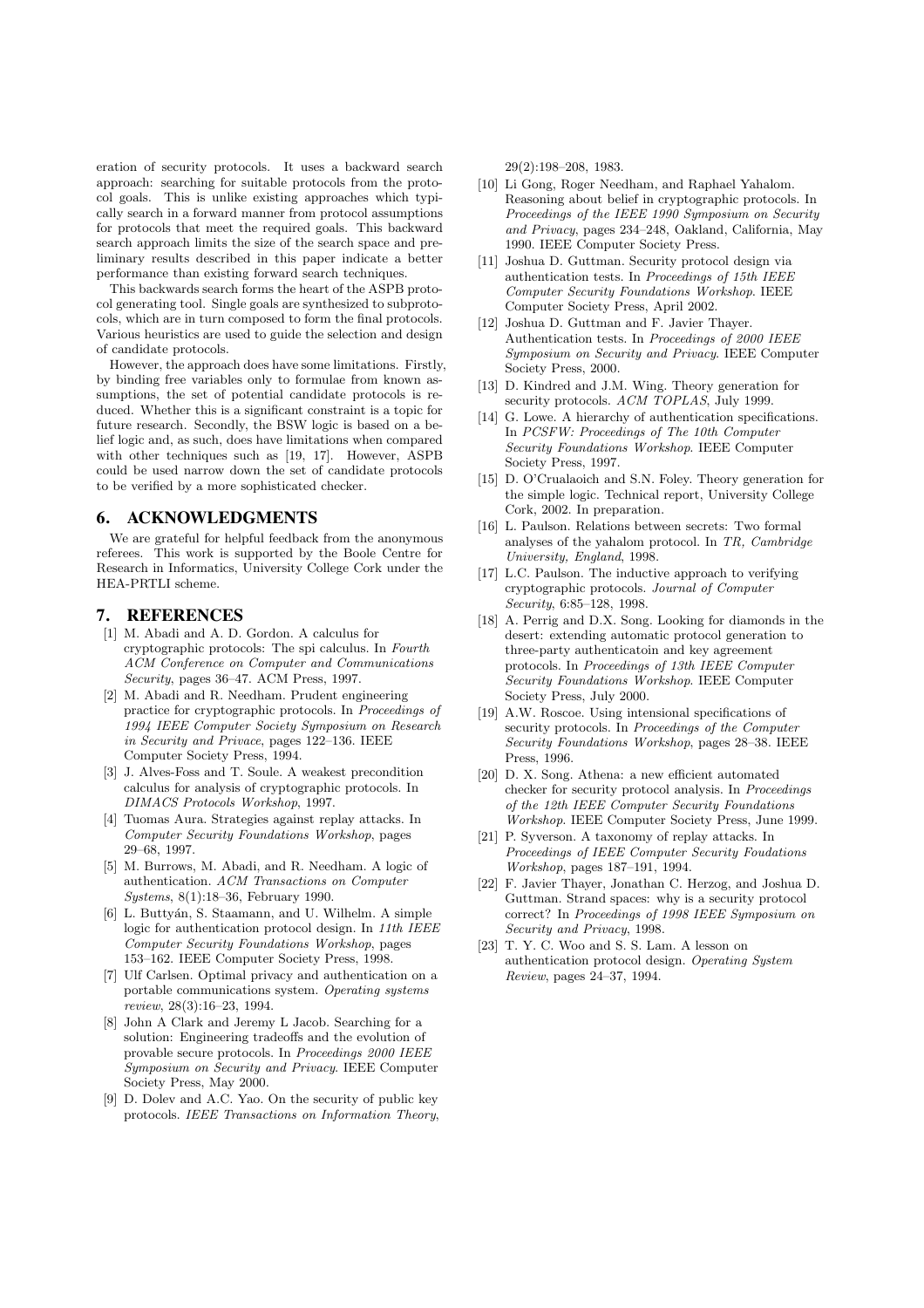# **APPENDIX**

# **A. MUTUAL AUTHENTICATIONWITH TTP**

# **A.1 Requirement Specification**

Note that we express the public channel by the symbol *Cp*. The reason is that  $P \triangleleft C(X)$  is the only terminal state which can appear in protocols.  $P \triangleleft X$  is always translated to  $P \triangleleft Cp(X)$  and  $P \in r(C)$ . We hold the similar assumptions about *Cp* in all specifications.

declarations *{* Channel*Cas*,*Cbs*,*Cp*; Principal *A*, *B*, *S*; Nonce *Na*, *Nb*; Message *X*; Formula  $\phi$ ; *}* assumptions *{*  $A \equiv (w(Cas) = \{A, S\})$ ;  $S \equiv (w(Cas) = \{A, S\})$ ;  $B \equiv (w(Cbs) = \{B, S\})$ ;  $S \equiv (w(Cbs) = {B, S})$ ;  $A \in r(Cas)$ ;  $S \in r(Cas)$ ;  $B \in r(Cbs); S \in r(Cbs);$  $A \in r(Cp)$ ;  $A \in w(Cp)$ ;  $B \in r(Cp); B \in w(Cp);$ *S* ∈ *r*( $Cp$ ); *S* ∈ *w*( $Cp$ );  $A \equiv \sharp(Na); B \equiv \sharp(Nb);$  $A \models ((S \mid \sim \phi) \rightarrow (S \models \phi));$  $B \models ((S \parallel \sim \phi) \rightarrow (S \models \phi));$  $A \equiv ((S \equiv (B \sim X)) \rightarrow (B \sim X));$  $B \models ((S \models (A \mid \sim X)) \rightarrow (A \mid \sim X))$ ; *}* goals *{ A*  $\equiv$  (*B*  $\mid \sim$  (*A, Na*)); /<sup>\*</sup> *G*<sub>1</sub><sup>\*</sup>/ *B*  $\equiv$  (*A*  $\parallel \sim$  (*B*, *Nb*)); /\* *G*<sub>2</sub>\*/ *}*

# **A.2 Subprotocols for** *G*<sup>2</sup>

Subprotocol 2.1

$$
B, \quad ,
$$
  
\n
$$
A \triangleleft C_p(B, Nb),
$$
  
\n
$$
S \triangleleft C_{as}(B, Nb),
$$
  
\n
$$
B \triangleleft C_{bs}(A \sim (B, Nb)).
$$

Subprotocol 2.2.

$$
B, \quad ,
$$
  
\n
$$
S \quad \triangleleft \quad C_{bs}(B, Nb),
$$
  
\n
$$
A \quad \triangleleft \quad C_{as}(B, Nb),
$$
  
\n
$$
B \quad \triangleleft \quad C_p(B, Nb).
$$

# **B. SAMPLE PROTOCOLS GENERATED**

#### **B.1 Mutual Authentication without TTP**

#### *B.1.1 Using symmetric keys*

ASPB generated four correct protocols in 1.2 seconds.

Protocol 2.1.

$$
Msg1 \quad A \rightarrow B: \quad \{A, Na\}_{Kab},
$$
  
\n
$$
Msg2 \quad B \rightarrow A: \quad \{Na, Nb\}_{K_{ab}},
$$
  
\n
$$
Msg3 \quad A \rightarrow B: \quad Nb.
$$

Protocol 2.2.

 $Msg1: A \rightarrow B: A, Na,$  $Msg2: B \to A: \{B, Na, Nb\}_{K_{ab}},$  $Msq3: A \rightarrow B: Nb.$ 

Changing the last message of Protocols 2.1 and 2.2 to  ${Nb}_{K_{ab}}$ , results in the other two protocols that were generated.

## *B.1.2 Using signature keys*

ASPB generated two correct protocols in 1.2 seconds. Protocol 2.3.

> $Msg1 \quad A \rightarrow B: A, Na,$  $Msg2 \quad B \to A : \{A, Na, Nb\}_{SK_b},$  $Msg3 \quad A \rightarrow B: \quad \{B, Nb\}_{SK_a}.$

Protocol 2.4.

 $Msg1 \quad A \rightarrow B: \ \{A, Na\}_{SK_a},$  $Msg2 \quad B \to A: \ \{A, Na, Nb\}_{SK_b},$  $Msg3 \quad A \rightarrow B: \quad \{B, Nb\}_{SK_a}.$ 

# **B.2 Mutual Authentication and Key Exchange Protocols with TTP using symmetric keys**

*B.2.1 Four message protocols* Protocol 3.4.  $Msg1 \quad A \rightarrow B: A, Na,$  $Msg2 \quad B \to S : B, Nb, \{A, Na\}_{K_{bs}},$  $Msg3$   $S \to A$ :  $\{A, Nb, K_{ab}\}_{K_{bs}}, \{B, Na, Nb, K_{ab}\}_{K_{as}}$  $Msg4 \quad A \rightarrow B: \ \{Nb\}_{K_{ab}}, \{A, Nb, K_{ab}\}_{K_{bc}}.$ Protocol 3.5.  $Msg1 \quad A \rightarrow B: A, Na,$  $Msg2 \quad B \to S : B, \{A, Na, Nb\}_{K_{bc}},$  $Msg3$   $S \to A$ ;  $Nb$ ,  $\{Nb, K_{ab}\}_{K_{bs}}, \{B, Na, K_{ab}\}_{K_{as}}$  $Msg4 \quad A \to B: \ \{Nb\}_{K_{ab}}, \{Nb, K_{ab}\}_{K_{bs}}.$ Protocol 3.6.(BAN optimized Yahalom protocol [5])  $Msq1 \quad A \rightarrow B: A, Na,$  $Msg2 \quad B \to S: B, Nb, \{A, Na\}_{K_{bs}},$  $Msg3$   $S \rightarrow A$ ;  $Nb$ ,  $\{A, Nb, K_{ab}\}_{K_{ba}}, \{Na, K_{ab}, B\}_{K_{as}}$  $Msg4 \quad A \to B: \ \{Nb\}_{K_{ab}}, \{A, Nb, K_{ab}\}_{K_{bs}}.$ Protocol 3.7.(Paulson amended Yahalom Protocol [16])  $Msg1 \quad A \rightarrow B : A, Na,$  $Msg2 \quad B \to S : B, Nb, \{A, Na\}_{K_{bc}},$  $Msg3$   $S \to A$ :  $Nb$ ,  $\{A, B, Nb, K_{ab}\}_{K_{bs}}$ ,  $\{B, Na, K_{ab}\}_{K_{as}}$  $Msg4 \quad A \to B: \ \{Nb\}_{K_{ab}}, \{A, B, Nb, K_{ab}\}_{K_{bs}}.$ 

Syverson[21] found a flaw of Protocol 3.6, however, ASPB uses the following assumptions.